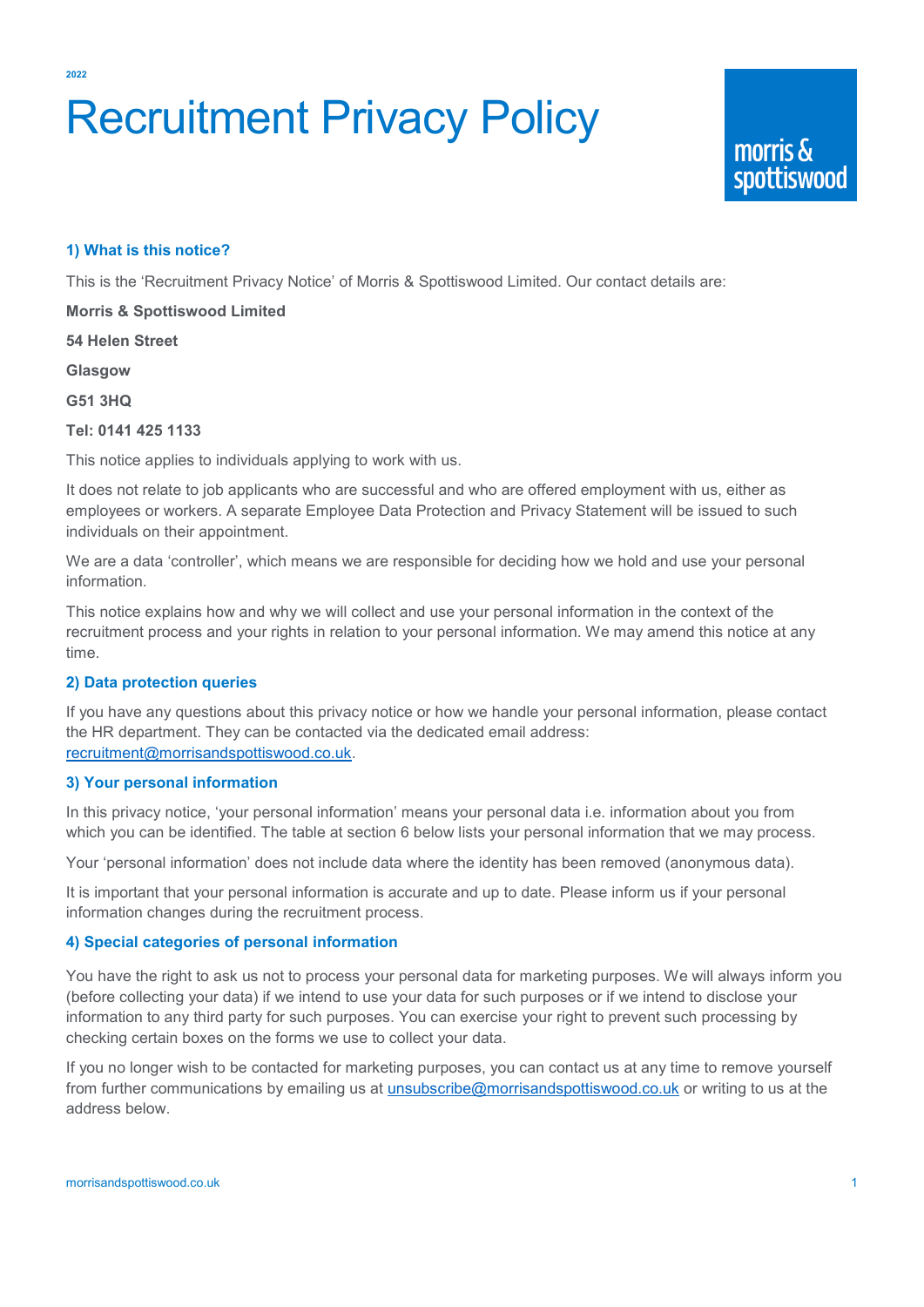## **5) Access to your information and correction**

You have a number of rights under data protection law in relation to the way we process your personal data. These are set out below:

- The right to be informed
- The right of access
- The right to rectification
- The right to erasure
- The right to restrict processing
- The right to data portability
- The right to object
- Rights in relation to automated decision making and profiling

If you wish to exercise your rights as a data subject, please email us at [GDPR@morrisandspottiswood.co.uk](mailto:GDPR@morrisandspottiswood.co.uk) or write to us at the address above.

### **6) Where does your personal information come from?**

Your personal information will come from you or us, and may also come from the following sources:

- Recruitment agencies may provide us with personal information telling us who you are, where you live, your qualifications etc., and what job experience you have had.
- Former employers or other referees, whom you have given us permission to contact, may provide us with personal information relating to your previous employment

### **7) Processing your personal information**

We may process your personal information during and after the recruitment process. This may include collecting your personal information, recording it, storing it, using it, amending it, destroying it and, in some circumstances, disclosing it.

In general, we process your personal information for the reasons, and on the legal grounds set out in the following table, and also to:

- Retain records relating to the recruitment process;
- Establish, exercise or defend legal claims;
- Comply with the law [or requirements of a regulator]; and/or
- Protect your vital interests or those of another person (in exceptional circumstances, such as a medical emergency).

## **8) Information about criminal convictions**

To enable us to make recruitment decisions and assess suitability for particular work, we will process information about criminal convictions and offences (including alleged offences) as described in this section.

We will process this information to enter a contract with you, for our legitimate interests (in selecting suitable employees, workers and contractors), and to exercise or perform employment law rights or obligations.

#### **9) Data necessary for the contract**

The information in section 7 above identifies personal information that we may need to enter a contract with you. If you don't provide this data, we may not be able to proceed with the recruitment process or enter into the contract.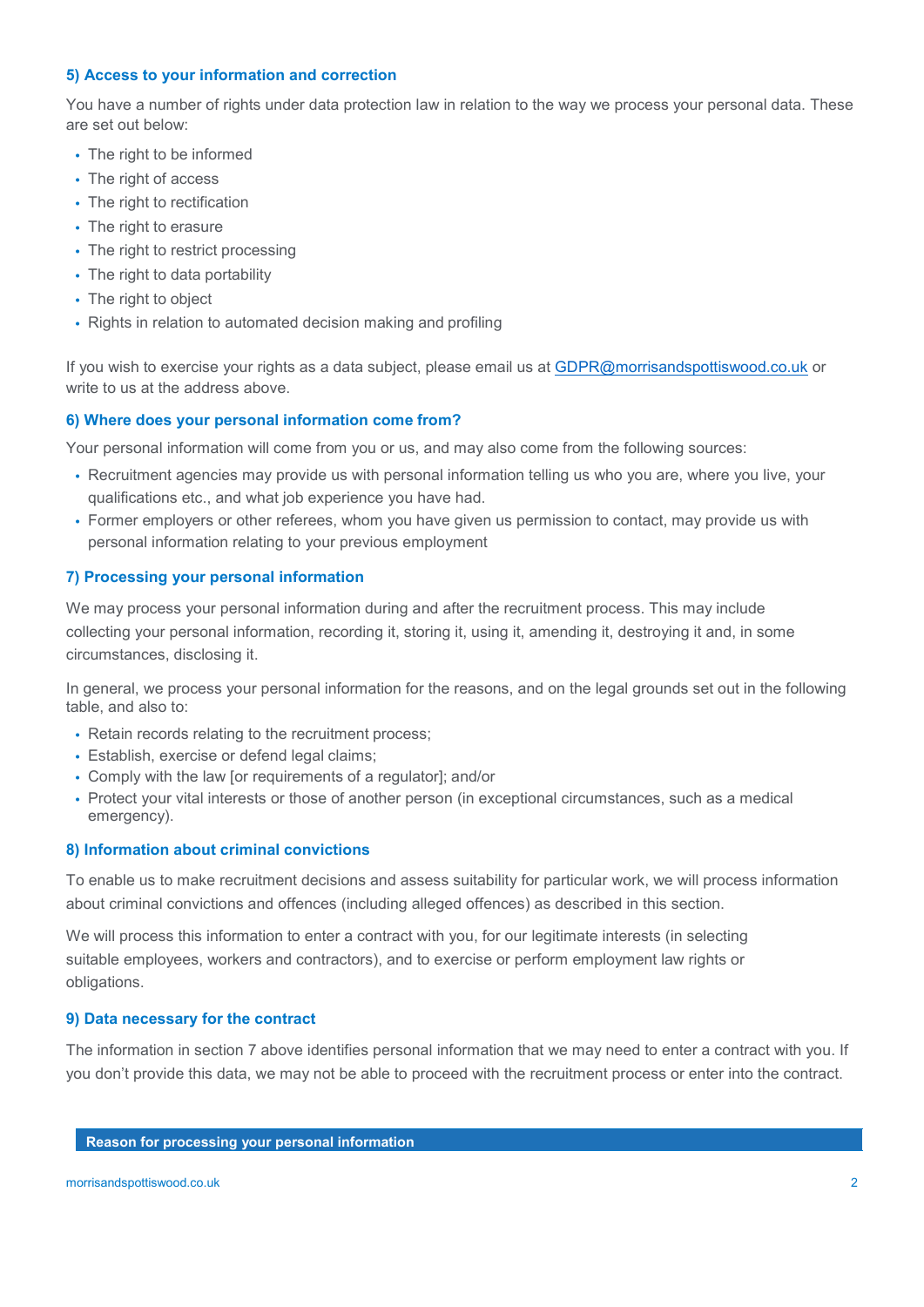- Contact you regarding the recruitment process and any offer of work.
- Make a decision about your recruitment or appointment, including assessing your skills, qualifications and suitability for the work.
- If you have accepted an offer of work from us that is subject to such checks: Take up references (from referees whom you have given us permission to contact); Carry out background checks.
- Determine the terms of any potential contract between you and us.
- Establish whether you can undergo an assessment which forms part of the application process Consider reasonable adjustments to the recruitment process for disabled applicants.
- Establish whether you will be able to carry out a function that is intrinsic to the particular work If you have accepted an offer of work from us that is subject to such a check: assess your fitness to work via a health questionnaire or medical report.

#### **10) Statutory requirement to provide your personal information**

In some circumstances, the provision of your personal information is a statutory requirement. This includes:

• Documentation confirming your right to work in the UK – if you don't provide this, we may not be able to enter into a contract with you.

#### **11) Sharing your personal information with third parties**

We may share your personal information with the following third parties if this is required by law; necessary to enter a contract with you; where there is another legitimate interest in doing so; or where it is necessary to protect your vital interests or those of another person:

- The following activities are carried out by third-party service providers: pre-employment, background, right to work in the UK checks, and psychometric testing services.
- Other entities in the Morris & Spottiswood group of companies for our legitimate interests (in selecting suitable employees, workers and contractors).
- Our professional advisors.
- Other third parties as necessary to comply with the law.

#### **12) Automated decision-making**

We do not envisage taking any decisions about you based solely on automated processing (i.e. without human involvement), which have a legal or similarly significant effect on you.

#### **13) Transferring your personal information outside the EU**

We do not intend to transfer your personal information to any country outside of the EU, or to any international organisation.

#### **14) Data retention**

If you don't start work with us following the recruitment process, we will retain your personal information for six months thereafter:

- to allow us to establish, exercise or defend legal claims; and
- for our legitimate interests to enable us to reconsider your application and (if appropriate) contact you, if the position you applied for becomes available again.

If you start work with us following the recruitment process, we will give you a copy of our Employee Data Protection and Privacy Statement, and will retain your personal information as detailed in the Employee Data Protection and Privacy Statement.